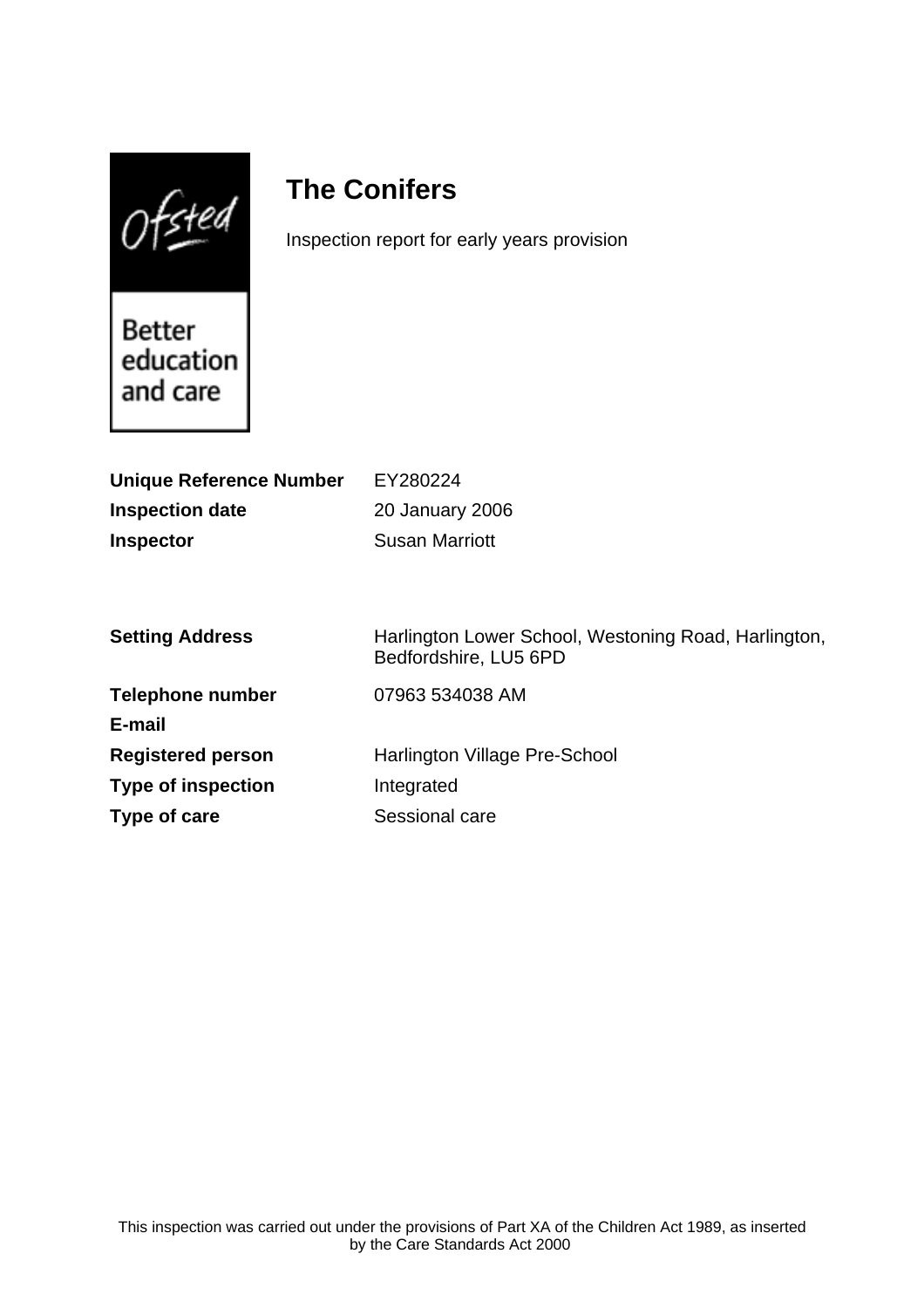## **ABOUT THIS INSPECTION**

The purpose of this inspection is to assure government, parents and the public of the quality of childcare and, if applicable, of nursery education. The inspection was carried out under Part XA Children Act 1989 as introduced by the Care Standards Act 2000 and, where nursery education is provided, under Schedule 26 of the School Standards and Framework Act 1998.

This report details the main strengths and any areas for improvement identified during the inspection. The judgements included in the report are made in relation to the outcomes for children set out in the Children Act 2004; the National Standards for under 8s day care and childminding; and, where nursery education is provided, the Curriculum guidance for the foundation stage.

The report includes information on any complaints about the childcare provision which Ofsted has received since the last inspection or registration or 1 April 2004 whichever is the later.

### **The key inspection judgements and what they mean**

Outstanding: this aspect of the provision is of exceptionally high quality Good: this aspect of the provision is strong Satisfactory: this aspect of the provision is sound Inadequate: this aspect of the provision is not good enough

For more information about early years inspections, please see the booklet Are you ready for your inspection? which is available from Ofsted's website: www.ofsted.gov.uk.

### **THE QUALITY AND STANDARDS OF THE CARE AND NURSERY EDUCATION**

On the basis of the evidence collected on this inspection:

The quality and standards of the care are good. The registered person meets the National Standards for under 8s day care and childminding.

The quality and standards of the nursery education are good.

### **WHAT SORT OF SETTING IS IT?**

Harlington Village Pre-School, The Conifers, was registered in 2005 and is a pre-school setting which is managed by a committee of parents. It is located within purpose built premises within the grounds of Harlington Lower School and serves the needs of parents in the village and surrounding rural area. The group is registered to provide sessional care for a maximum of 26 children aged 2 - 5 years. The pre-school is open every weekday morning during school term time from 09:15 to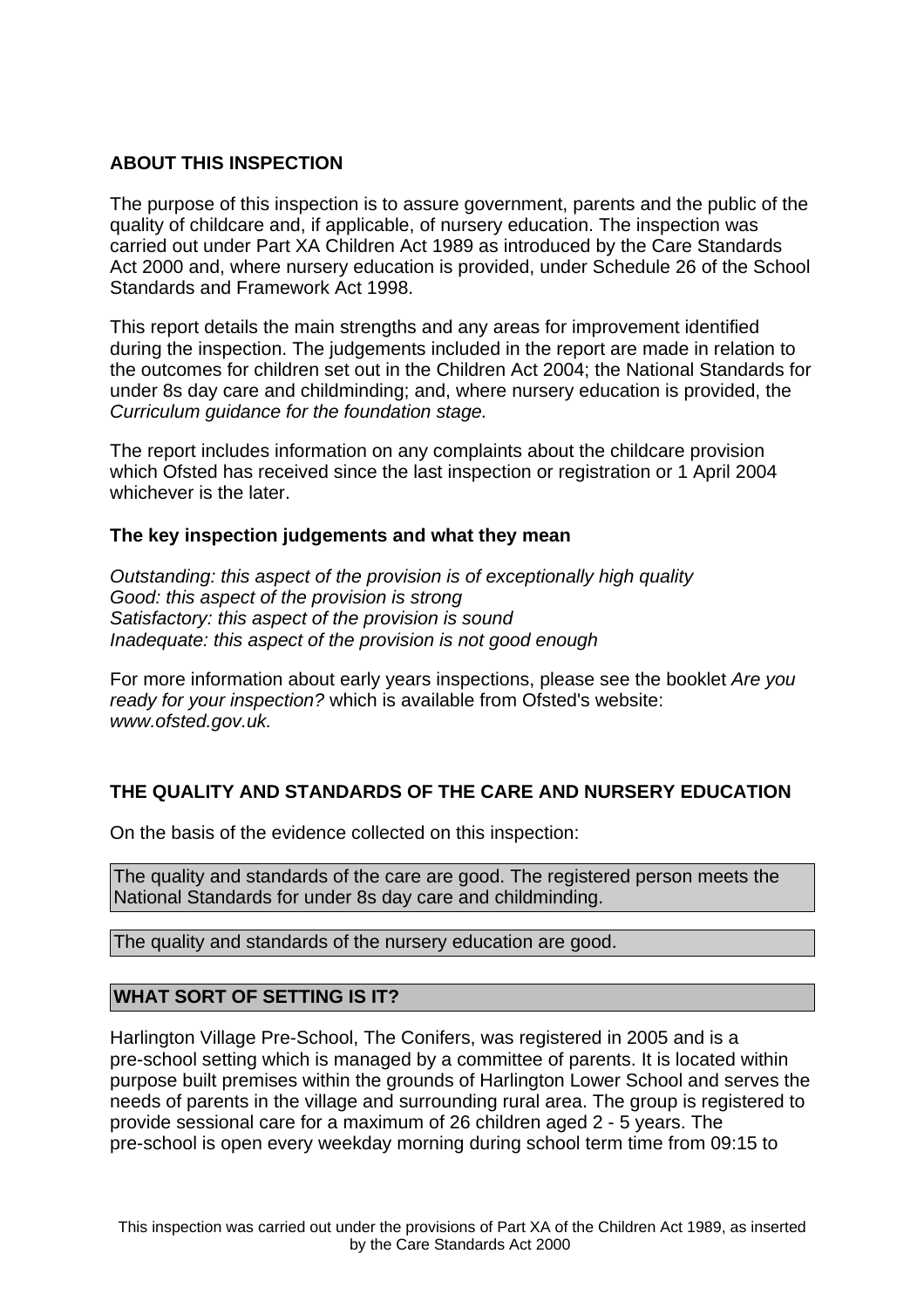11.45. Afternoon sessions are available on Tuesdays, Wednesdays and Thursdays from 12.45 to 15.15 at the Village Hall premises. There are 39 children on roll altogether and of these, 35 children receive funding for nursery education. Provision is made for children with special educational needs. There are currently no children attending for whom English is an additional language. All 7 staff members hold qualifications to level 2 or 3 and includes some with qualified teacher status.

## **THE EFFECTIVENESS OF THE PROVISION**

### **Helping children to be healthy**

The provision is good.

Children stay healthy because staff follow effective health and hygiene policies and procedures. Sick children are excluded from the provision to minimise the spread of infection and the premises are maintained in a properly clean state. Tables are regularly sprayed with anti-bacterial spray and cloths are colour coded to prevent cross contamination. Children independently access and use tissues to blow their noses. Children receive appropriate treatment in medical emergency because all staff hold suitable first aid qualifications and the first aid box is accessible and acceptably stocked. Accidents are recorded and comply with requirements.

Children are learning the importance of hygiene through planned activities such as sandwich making. Plans show that staff remind children about the rules of cleanliness before and after food preparation and children wash their hands before snack time. However, children do not always learn about germs through the daily routines. Children independently visit the toilets but the absence of any staff member or visual prompts to remind them to use the soap, means that children do not always wash their hands afterwards.

Children benefit from a healthy diet where all snacks are nutritious and prepared on site. Snack time is being used to good effect as a learning time for children, promoting literacy, numeracy, social skills and independence. Children enjoy peeling their own bananas and are involved in discussion about healthy foods. For example, whether chips and ketchup make a healthy meal. Snacks include a range of fruits, vegetables and breads and children have the choice of milk or water, which they pour themselves. Children do not become thirsty whilst playing because they have constant access to drinking water. The children can help themselves from a jug of water on a low level tray with beakers.

All the children enjoy daily indoor and outdoor activities, which enables them to develop control of their bodies and improve their physical skills through a generally appropriate level of challenge. For example, all children have access to age appropriate wheeled toys, climbing apparatus and small equipment. Children enjoy being 'monkeys' and jumping over the wiggly rope, wriggling under the rope and jumping over a suspended rope.

## **Protecting children from harm or neglect and helping them stay safe**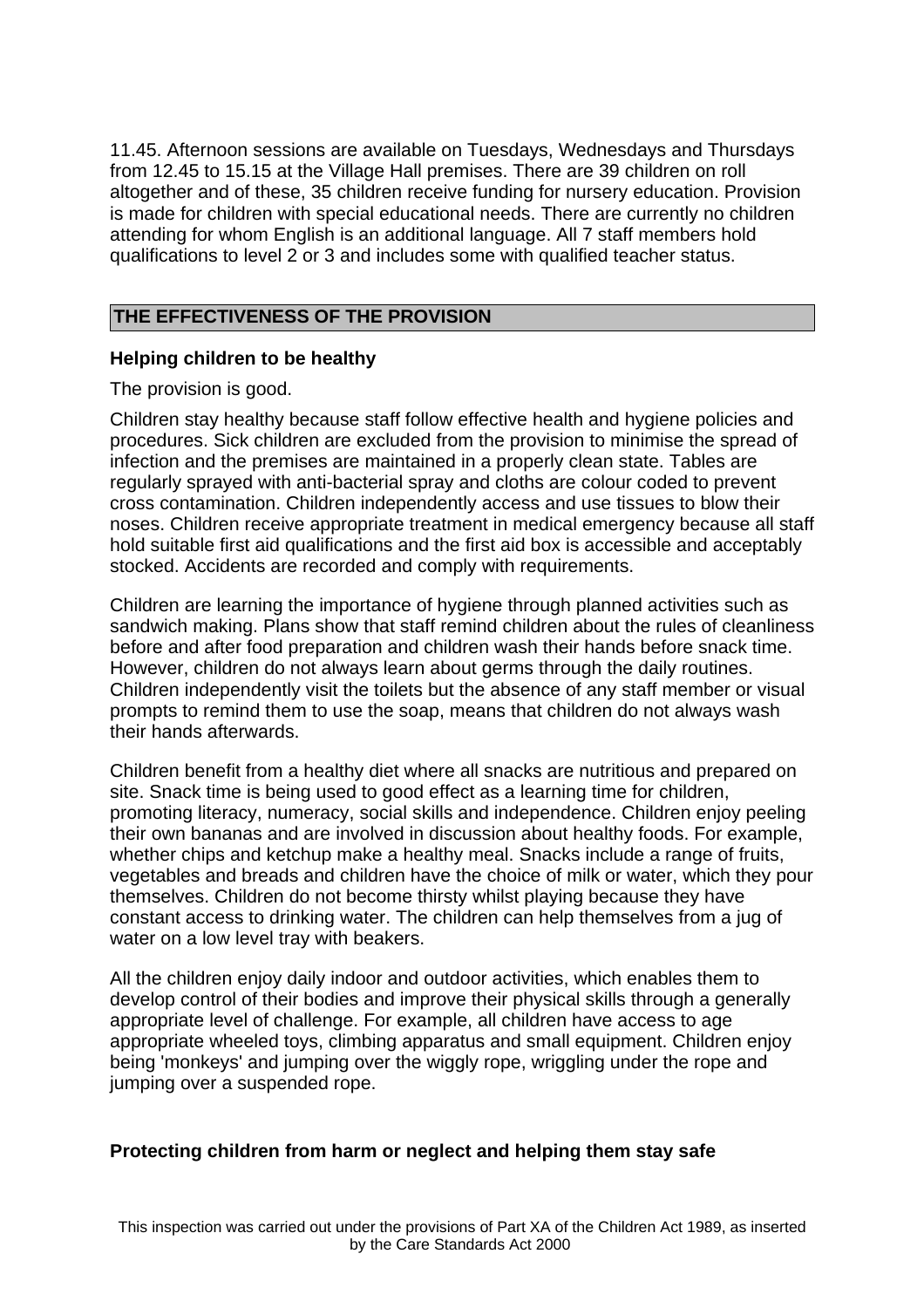## The provision is good.

Staff give sensible priority to the security of the premises and the supervision of the children. Staff monitor visitors to the setting but the record of visitors does not provide space for recording the actual times of entry and departure to the premises. Relevant risk assessments are conscientiously completed on a daily basis and staff have received specialist training in this field. Staff record fire evacuation procedures and carry out drills with suitable frequency.

Children are warmly welcomed and well-cared for in a pleasant, suitably safe and secure indoor and outdoor environment. The setting uses space creatively and areas are set aside for dedicated activities. Equipment and resources are safely stored and cleaned regularly. Toys are well-organised in plastic boxes, labelled and stacked on shelving which enables staff to have easy access. This facilitates the attractive preparation of the room before the children arrive. Children have independent access to a wide range of quality resources which promote their care, learning and play. Children's welfare is safeguarded because they are protected by informed adults who generally understand current child protection policies and procedures. However, the new responsible person for Child Protection in the setting has not yet received suitable training in this field.

## **Helping children achieve well and enjoy what they do**

The provision is good.

Children are making good progress in learning, leisure and personal development because practitioners are confident, enthusiastic and highly skilled in their childcare practice. Children actively participate in purposeful activities and clearly enjoy the harmonious atmosphere. They become confident, independent learners as they freely access the pre-selected resources set out for them. Staff provide positive role models for children and give sensitive support to all children. Children are happy, settle quickly and relate well to other children and staff. Practitioners encourage and build children's vocabulary through constant praise and recognition as they support play. Staff adapt their questioning to reflect each child's stage of development. This helps them meet the needs of all children. Although staff are aware of the 'Birth to three matters' framework they have yet to implement this in practice to underpin the foundations of the educational programme for younger children.

### Nursery Education

The quality of teaching and learning is good. Practitioners have a thorough knowledge of the Foundation Stage and deliver an exciting programme of play-based activities which provide an overall balance across all six areas of learning. Children are making good progress towards the early learning goals. Children of all ages display high levels of involvement and gain a sense of achievement, self-confidence and self-esteem through self-chosen activities.

Staff work together as a very effective team deploying themselves to support children's learning with sensitivity and respect. For instance, a staff member notices a child at the sand tray sitting alone making castles. She joins the child and begins a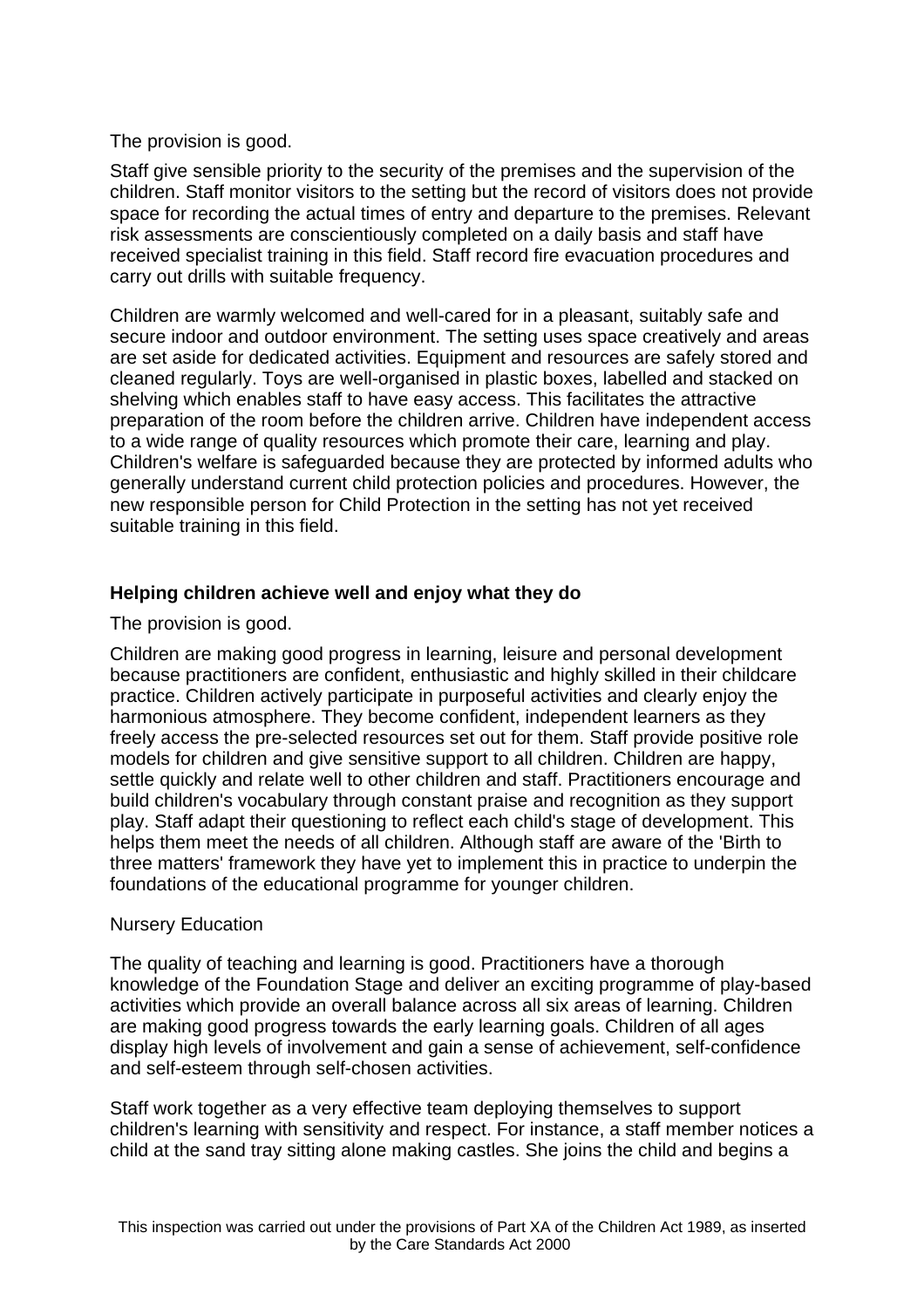conversation, but realising that the child is quite happy in temporary isolation, moves on to involve herself in the role play area, supporting imaginary play. Here, a child places a plastic chicken leg on top of pretend pizza and serves it as 'Chicken pizza' to the waiting 'customers'. Snack time is organised on rolling café basis and is a highly effective learning time for children. Children develop their dexterity as they peel their own banana and children take interest in eating different kinds of fruit as they explore how to 'unwrap it'. The children recognise their names on cards and self register. They consult the menu board and 'read' the pictures and numerals to discover that they may help themselves to one piece of banana and three pieces of apple.

Staff use clear and highly skilled teaching techniques. For example, children became totally absorbed in an excellent story session without the use of a book. The staff member told the familiar story of the Gingerbread Man in an open discussion style, including all suggestions from the children as to what the old lady could use to make the eyes. Currants, chocolate buttons and smarties were all suggested. Every child was valued and very much part of the story through the practitioner's evident inclusion skills and sensitivity. Relationships at all levels are good. Excellent priority is given to the development of children's speaking, listening, reading and writing skills. Children learn new vocabulary and they show good concentration whilst they listen to each other during circle time. A child produces some volcanic rocks brought back from a recent holiday. Staff ask questions to ascertain the children's level of existing knowledge of volcanoes and provide simple explanations about hot lava bubbling out of the ground and cooling into special rock.

Children learn about numbers, use mathematical language and solve simple problems. They display high levels of imagination and demonstrate their growing knowledge of the world around us. For example, a child begins to construct a number line with numbered camels. Having sequenced the numerals, the child's imagination takes over and we go for a camel ride to find Mr Wonka's ice cream shop. The child says that camels do eat ice cream but it's too cold for ice cream because it's winter. The imaginary play continues as the child decides to become a chicken who lays eggs. The child says that 'eggs are nice boiled and they're good for you….you can make pancakes with eggs'.

Thoughtful written evaluations on the reverse of planning sheets reveal the on-going nature of the staff's monitoring of activities and the effectiveness of their organisation. The staff team recognise that their planning system is not supporting their teaching in a manageable format. Nevertheless, the potential impact of this weakness on the children is currently minimised by the high quality of practical teaching skills exhibited by the qualified staff team in this provision. A new planning system is thorough and builds on the Foundation Stage guidance. All staff contribute ideas and are actively involved in planning the topic based programme. However, staff do not yet link their planning to a sufficiently broad range of the stepping stones to address the needs of children who learn at different rates. A few activities therefore lack sufficient challenge for the older and more able child. Planning is not yet based upon systematic observation of children's achievement. Therefore, assessment is not yet fully effective in securing children's progression in learning and informing the next steps in the learning programme. The staff know that their planning cycle is not complete. However, taken overall, teaching meets the needs of the children who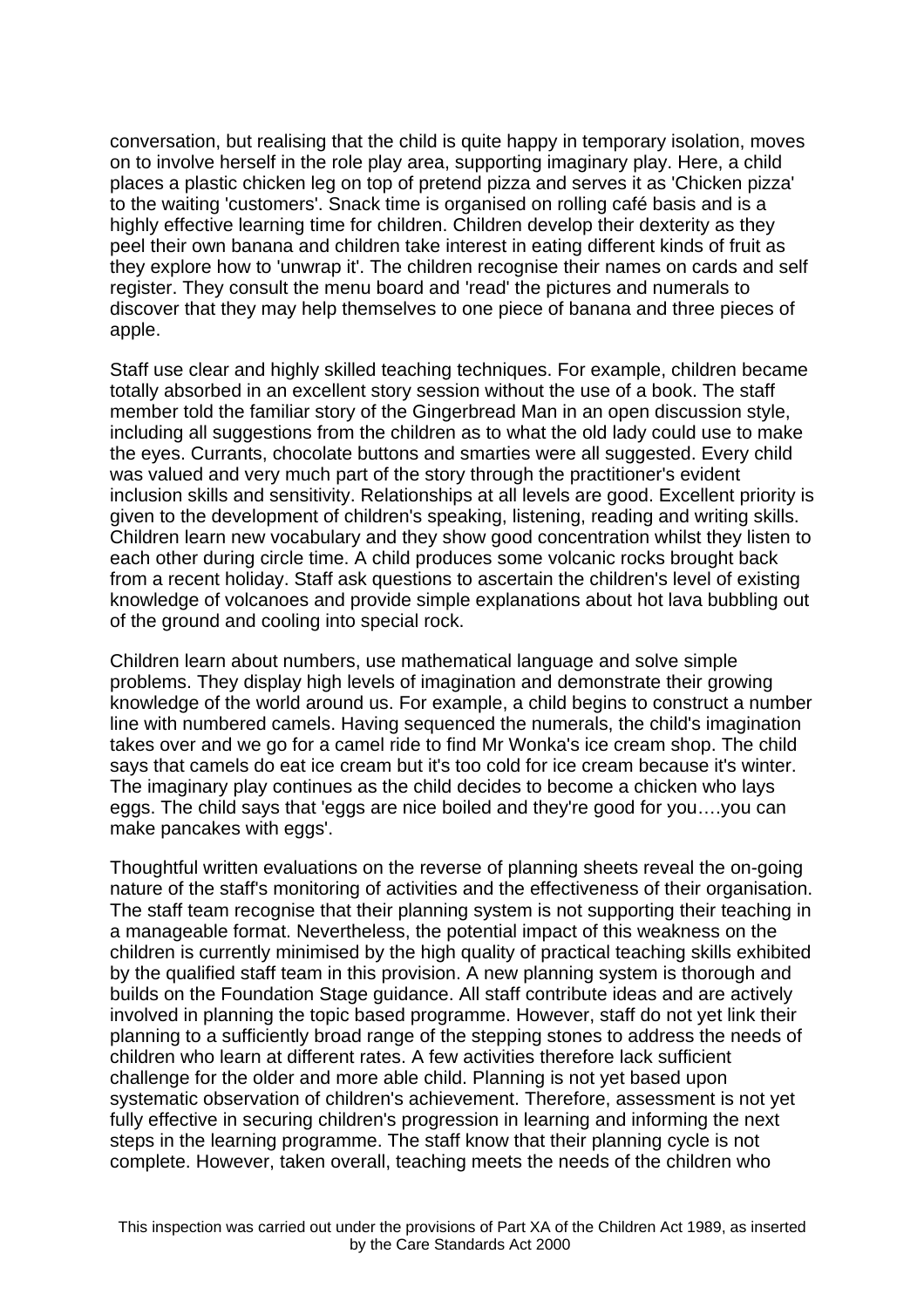attend.

## **Helping children make a positive contribution**

The provision is good.

Children from the local village community are warmly welcomed and included in all activities. Children develop their understanding and appreciation of other cultures through simple activities that promote a greater awareness of the wider world. This enables the children to develop a positive attitude to others. Staff provide good role models for children by being calm and polite. Staff praise children freely, ensuring that they develop confidence and self-esteem and understand when they have done well. This positive approach actively fosters children's spiritual, moral, social and cultural development. Children are well behaved in response to the consistent expectations of caring practitioners. Occasional, minor lapses in the usually good organisation of activities mean that whole group teaching does not retain children's interest. For example, during a physical activity where children had to jump the wiggly rope, behaviour began to deteriorate because children had to wait too long for their turn.

Staff develop a very positive partnership with parents to support children's progress in learning. There is a wealth of information which is easily accessible which includes general care and educational literature. Parents value the openness and honesty of staff. This supports the appropriate sharing of information in sensitive situations. Parents are highly complimentary about the level of service provided. Parents are warmly welcomed into the provision and actively participate by serving on the committee and organising fundraising events. Staff and parents share important information about the children who receive nursery education. Parents are able to see their child's records and regularly contribute to them. This two way sharing benefits the child and enhances their learning. This underpins their progress in the pre-school and consequently their ability to fully contribute to the provision. The partnership with parents of children who receive nursery education is good.

### **Organisation**

The organisation is good.

The good quality of organisation and leadership and management of the nursery education safeguards and promotes children's care and welfare. The mature and stable staff team are well qualified and dedicated to the concept of quality childcare and education. They follow children to the activities which engage their interest and provide effective support to draw the learning from play. This promotes positive outcomes for children. A loyal committee of parents release the staff from paperwork to give their time and energy to the children. The committed and dedicated staff team ensure that children benefit and enjoy their time at this welcoming provision. Staff demonstrate a real affinity with children; they respect children's feelings, value their comments and clearly enjoy their company. Documentation is clear and well-organised and planning and assessment systems are evolving to secure and progress children's learning. The pre-school meets the needs of all children who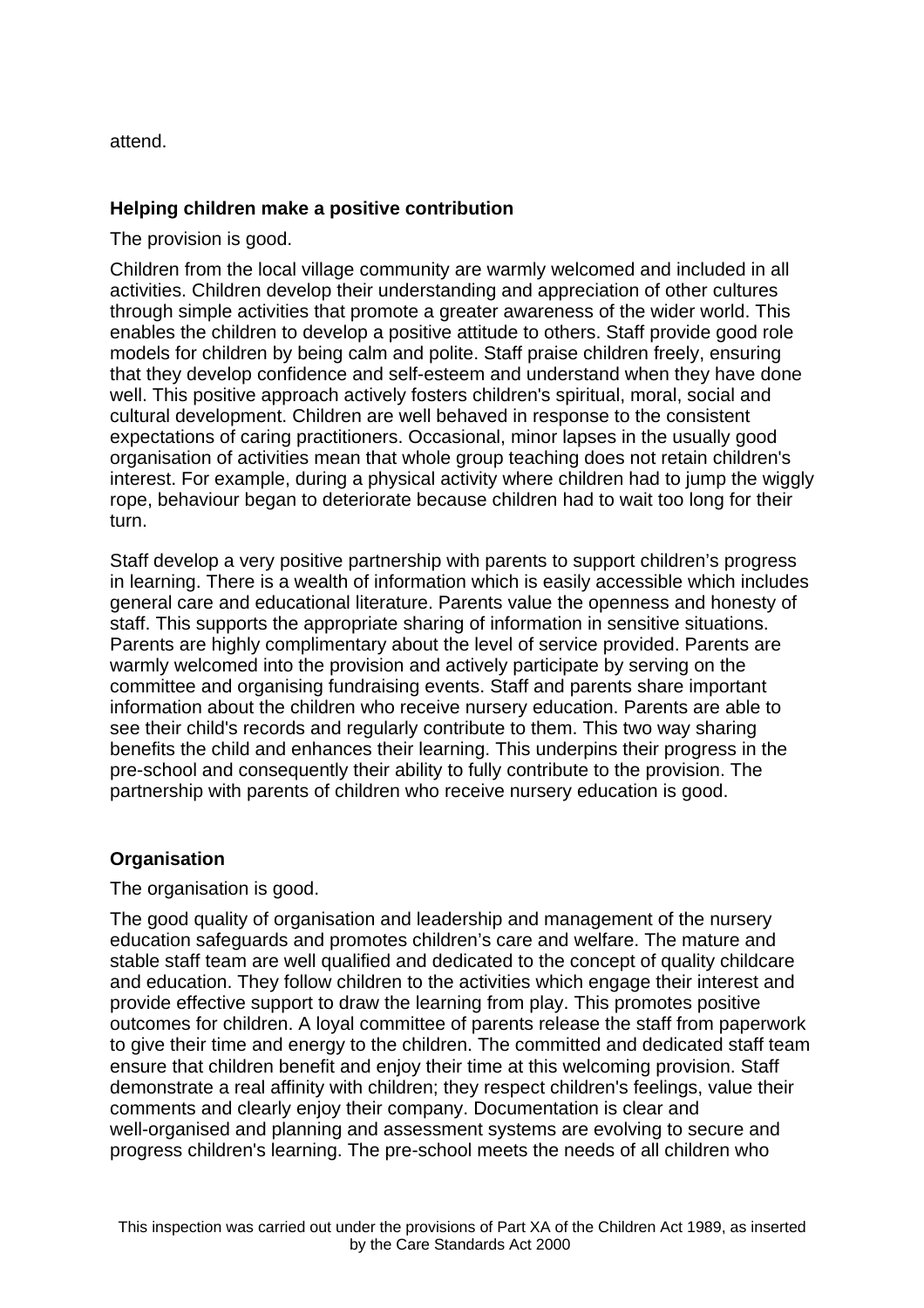attend.

## **Improvements since the last inspection**

This is the first inspection of day care since registration. At the last inspection of nursery education the setting was required to ensure that all tools and accessories are appropriate for their proposed use. The setting ensures that activities are properly prepared before children arrive and that suitable equipment and tools are available at each activity. Their review of group practice has taken into account that sometimes children will transfer equipment from one area to another activity. Staff use their judgement regarding the imaginative use of equipment at an unintended activity in order that children's freedom to experiment and explore is not hindered or restricted in any way.

## **Complaints since the last inspection**

There have been no complaints made to Ofsted since registration. The provider is required to keep a record of complaints made by parents, which they can see on request. The complaints record may contain complaints other than those made to Ofsted.

## **THE QUALITY AND STANDARDS OF THE CARE AND NURSERY EDUCATION**

On the basis of the evidence collected on this inspection:

The quality and standards of the care are good. The registered person meets the National Standards for under 8s day care and childminding.

The quality and standards of the nursery education are good.

## **WHAT MUST BE DONE TO SECURE FUTURE IMPROVEMENT?**

#### **The quality and standards of the care**

To improve the quality and standards of care further the registered person should take account of the following recommendation(s):

- ensure that the visitors book records the actual times of arrival and departure of visitors and ensure that staff extend their knowledge and understanding of Child Protection issues
- improve staff knowledge and understanding of the needs of children under 3, for example through the use of the 'Birth to three matters' framework.

### **The quality and standards of the nursery education**

To improve the quality and standards of nursery education further the registered